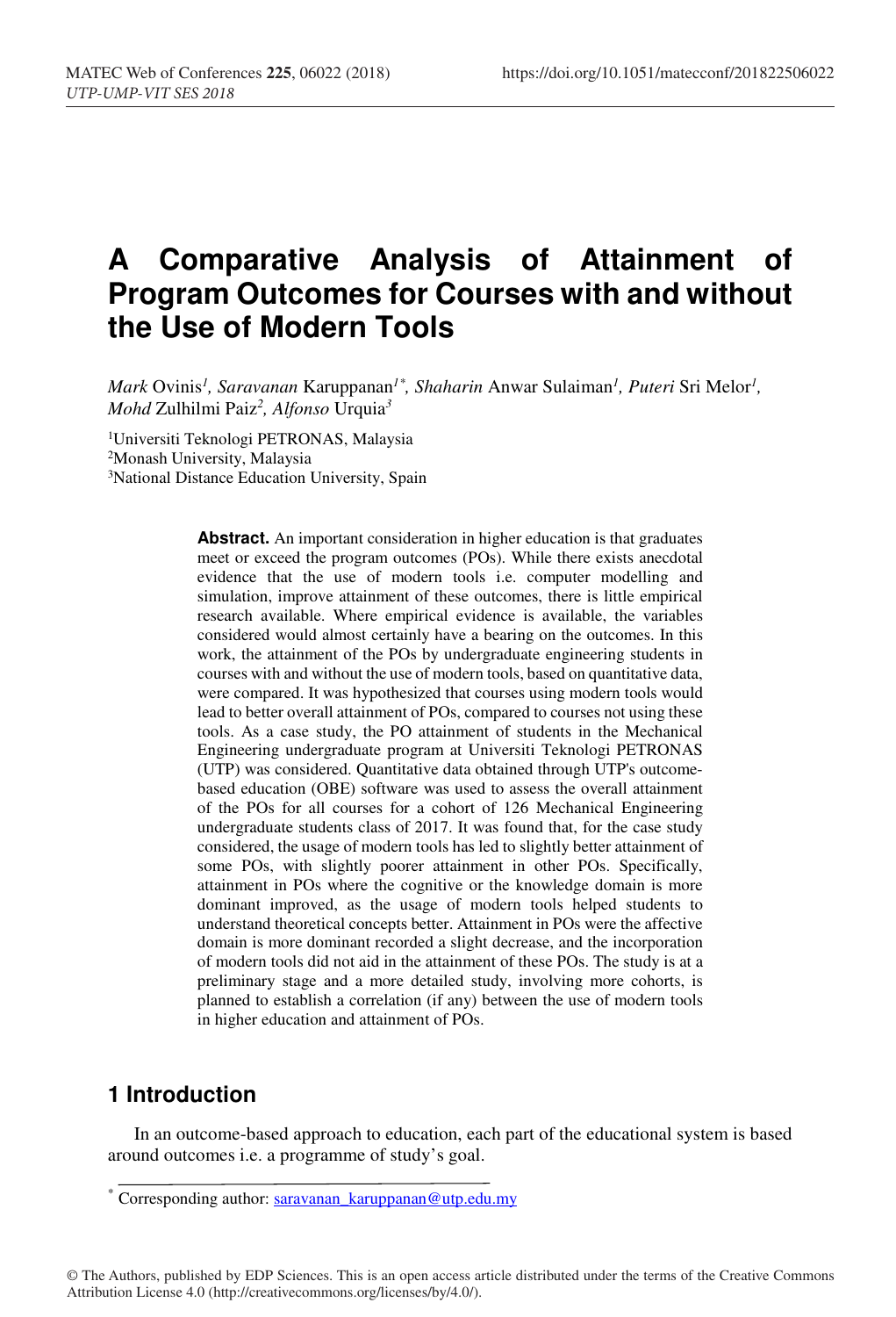It is expected that each student enrolled in the program of study will have achieved the goals of the program, the program outcomes. Program outcomes describes the skills and knowledge students should have attained upon completion of the program. These relate to the skills, knowledge, and behaviour that students acquire through the program. Courses are then developed to help students achieve the program outcomes, with individual courses having course outcomes that ultimately support the program outcomes. For Malaysian universities offering engineering programs, the Engineering Accreditation Council (EAC), a body delegated by the Board of Engineers Malaysia (BEM), stipulates the minimum standard for these programs, to ensure that the quality of the program is comparable to global practice. The council has specific 12 program outcomes which students of an engineering program are expected to attain. The following are the program outcomes for the Mechanical Engineering undergraduate program at Universiti Teknologi PETRONAS (UTP):

- 1. Apply knowledge of mathematics, science, engineering fundamentals and specialized engineering in solving complex engineering problems.
- 2. Identify research literature, investigate, analyse, evaluate and formulate solutions to complex Mechanical Engineering problems reaching substantiated conclusion using first principles of mathematics, natural sciences and engineering sciences.
- 3. Undertake holistic design and development of complex Mechanical Engineering problems and
- 4. Design systems, components or processes that meet specified needs with appropriate consideration for public health and safety, cultural, societal, and environmental considerations.
- 5. Perform investigation into complex Mechanical Engineering using research based knowledge including design of experiments, analysis and interpretation of data, and synthesis of information to provide valid conclusions.
- 6. Create, select and apply appropriate techniques, resources, and modern engineering and IT tools, including prediction and modelling, to complex engineering activities, with an understanding of the limitations.
- 7. Apply reasoning informed by contextual knowledge to assess societal, health, safety, legal and cultural issues and the consequent responsibilities relevant to professional engineering practice.
- 8. Understand the impact of professional engineering solutions in societal and environmental contexts and demonstrate knowledge of and need for sustainable development.
- 9. Internalize and practice professional ethical principles with commitment to norms of engineering practices.
- 10. Communicate effectively on complex engineering activities with the engineering community and with society at large.
- 11. Function effectively in multi-disciplinary engineering as an individual and in a group with the capacity to be a leader.
- 12. Recognize the need to undertake life-long learning and possess the capacity to adapt to technological changes.
- 13. Demonstrate knowledge and understanding in project management, business acumen and entrepreneurship in multidisciplinary environments.

Of interest is the program outcome on modern tool usage, specifically on the creation, selection and application of appropriate techniques, resources, and modern engineering and IT tools, including prediction and modelling, to complex engineering activities, with an understanding of the limitations. Raju and Annigeri contends that computational work/simulation is the third vertex of a triangle in all branches of engineering, complementing observation and theory, and that computing skill is an integral part of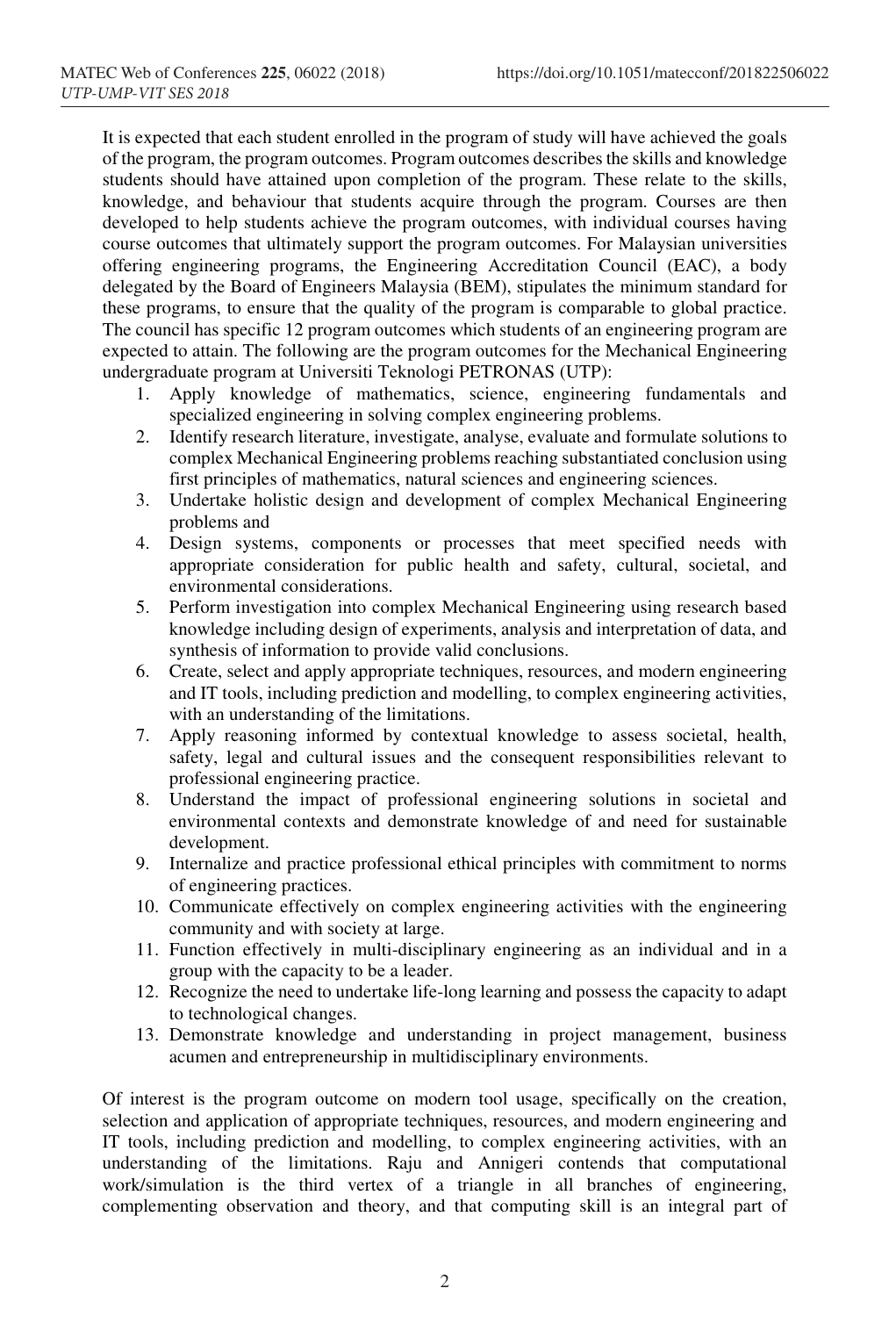engineering education, not an add on [1]. The use of modern tools in most engineering programs in Malaysia is typically embedded in courses. However, not all courses adopt modern tool usage. It is hypothesized that courses employing the use of modern tools would lead to better overall attainment of POs, primarily because it complements attainment of the other POs. For example, the usage of modern tools should complement attainment in program outcomes where the cognitive domain is more dominant. In this work, the attainment of POs for courses using and not using modern tools will be compared. As a case study, the attainment of the POs for a cohort of 126 Mechanical Engineering undergraduate students class of 2017 at Universiti Teknologi PETRONAS for courses with and without the use of modern tools are compared. Quantitative data, obtained through UTP's OBE software (see Figure 1), will be used to assess the student's attainment of the POs, an indirect measurement based on the mapping of course outcomes (COs) to program outcomes (see Figure 2), where the attainment of POs is based on the attainment of COs.

| UTP MQA Assessmen x                                                    |                |                         |                          | - 0<br>E.<br>$\boldsymbol{\times}$   |
|------------------------------------------------------------------------|----------------|-------------------------|--------------------------|--------------------------------------|
| $\leftarrow \rightarrow \mathbf{C}$ h smartlab.utp.edu.my/obe/?profile |                |                         |                          | $+$ $+$ $=$                          |
| <b>OBE Software</b>                                                    |                |                         |                          | JAN 2015 MDB2034 - SOLID MECHANICS - |
| <b>Course Menu</b>                                                     | $\blacksquare$ | <b>O</b> Course Details |                          |                                      |
| CO <sub>vs</sub> PO                                                    |                | Course Code             | MDB2034                  |                                      |
| Assessment                                                             |                | Course Name             | <b>SOLID MECHANICS</b>   |                                      |
| CO Weightage                                                           |                | Semester                | <b>JAN 2015</b>          |                                      |
| Assessment vs PO                                                       |                | No of Students          |                          |                                      |
| Import & export                                                        |                |                         | <b>⊁</b> Change Password |                                      |
| Score                                                                  |                |                         |                          |                                      |
| Analysis                                                               |                |                         |                          |                                      |
| Summary                                                                |                |                         |                          |                                      |
| CQI                                                                    | $\equiv$       |                         |                          |                                      |
| CQI - Assessment                                                       |                |                         |                          |                                      |

**Fig. 1**. Screenshot of UTP's outcome-based education (OBE) software

| CO <sub>II</sub> | <b>CO Description</b>                                                                                                                                                                                                                                                            | PO3 |    |    |    | PO <sub>11</sub> | Total |  |  |  |
|------------------|----------------------------------------------------------------------------------------------------------------------------------------------------------------------------------------------------------------------------------------------------------------------------------|-----|----|----|----|------------------|-------|--|--|--|
|                  | Calculate vehicle propulsion system requirements for different vehicle segments and different target specifications                                                                                                                                                              | 15  |    |    |    |                  | 15    |  |  |  |
| ٠                | Assess internal combustion engine characteristics and operating conditions for best fuel consumption and emission reduction                                                                                                                                                      |     | 15 |    |    |                  | 15    |  |  |  |
| 3                | Design and analyse performance of other hybrid vehicle components                                                                                                                                                                                                                |     |    | 30 |    |                  | 30    |  |  |  |
|                  | Integrate, model and evaluate performance of different hybrid vehicle design architectures                                                                                                                                                                                       |     |    |    |    | 20               | 20    |  |  |  |
| 5                | Evaluate and compare hybrid vehicle propulsion under different drive cycles with the objectives of improving system efficiency and reducing emissions                                                                                                                            |     |    |    |    |                  | 20    |  |  |  |
|                  | Total                                                                                                                                                                                                                                                                            | 15  | 15 | 30 | 20 | 20               | 100   |  |  |  |
| PO#              | <b>PO</b> Description                                                                                                                                                                                                                                                            |     |    |    |    |                  |       |  |  |  |
| PO <sub>3</sub>  | Undertake holistic design and development of complex Mechanical Engineering problems and design systems, components or processes that meet specified needs with appropriate consideration for public health and<br>safety, cultural, societal, and environmental considerations. |     |    |    |    |                  |       |  |  |  |
|                  |                                                                                                                                                                                                                                                                                  |     |    |    |    |                  |       |  |  |  |
| PO <sub>4</sub>  | Perform investigation into complex Mechanical Engineering using research based knowledge including design of experiments, analysis and interpretation of data, and synthesis of information to provide valid conclusions,                                                        |     |    |    |    |                  |       |  |  |  |
| PO <sub>5</sub>  | Create, select and apply appropriate techniques, resources, and modern engineering and IT tools, including prediction and modeling, to complex engineering activities, with an understanding of the limitations.                                                                 |     |    |    |    |                  |       |  |  |  |
| PO7              | Understand the impact of professional engineering solutions in societal and environmental contexts and demonstrate knowledge of and need for sustainable development.                                                                                                            |     |    |    |    |                  |       |  |  |  |

**Fig 2.** Course outcome and program outcome mapping example

#### **2 Literature Review**

Roy et al contends that for engineering courses where understanding of technical concepts with practical understanding is highly relevant, the usage of modern tool is crucial [2]. They presented an approach to evaluate course outcomes (COs) and program outcomes (POs). The evaluation is done by taking components from continuous internal assessment, modern tool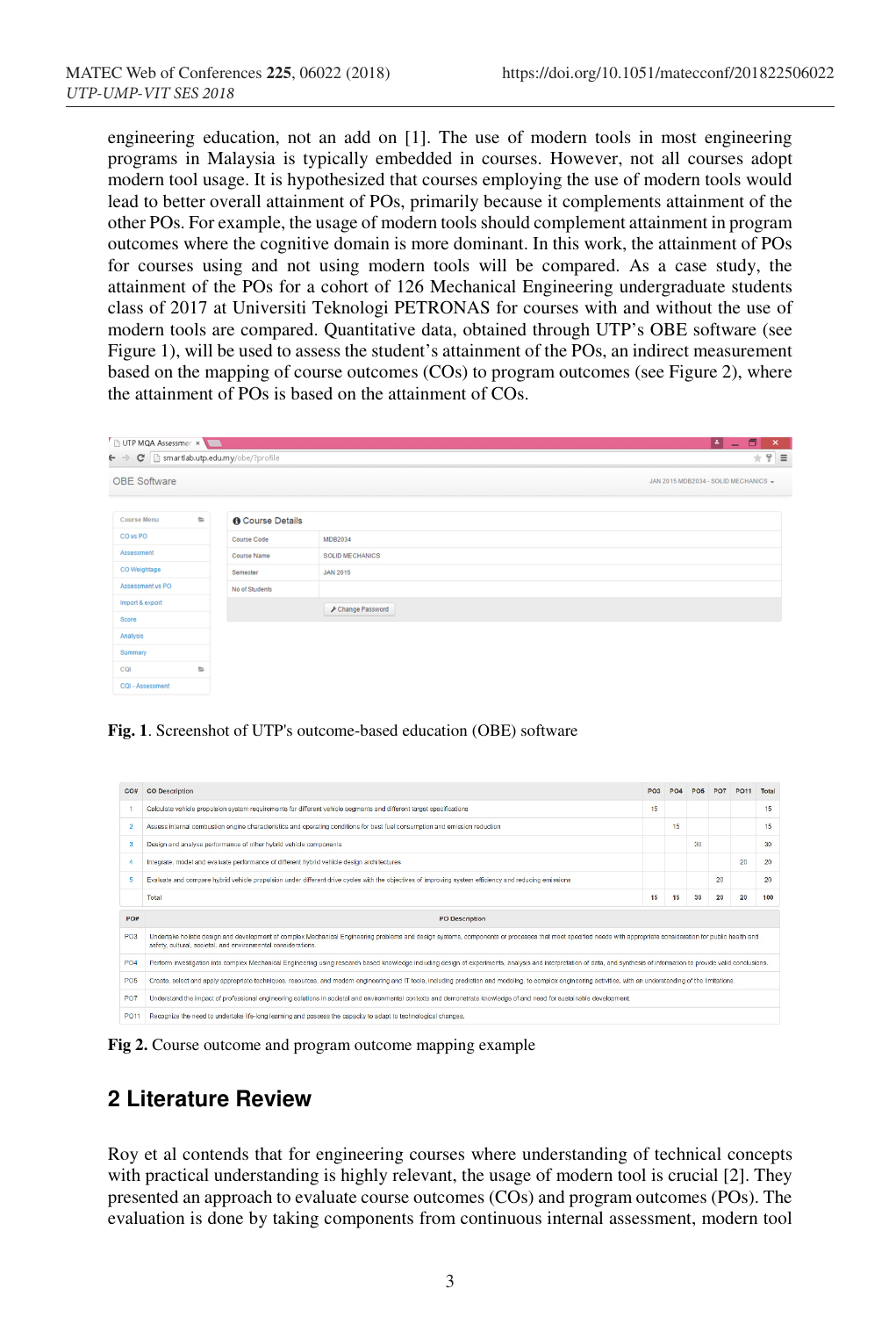usage, assignments and even attendance. The outcomes of different courses are then mapped to program outcomes. Kanmani and Babu reviewed existing approaches to teaching modern tools to engineering students and suggests a complete rethinking on how engineering education approaches computation skills to arrive to a holistic and integrated approach [3]. They concluded that the use of technology in the context of outcome-based education improves learning outcomes. Prasad and Reddy examined the effectiveness of modern tools on the attainment of COs and POs in outcome-based education (OBE) and found that computer-based teaching led to better attainment of POs [4]. It should be noted that these studies looked at the use of technology in general, rather than computer modelling and simulation tools specifically. Sharma and Phadke discusses the effect on performance of students after improvisations in content delivery and assessment tools [5]. In their study on improving course outcomes attainment, they found that incorporating the use of modern tools such as MATLAB helped students to understand theoretical concepts better, leading to an overall development in the competency of a graduate.

### **3 Methodology**

Baharom et al proposed a methodology, adopted in this work, for the indirect measurement of program outcomes (POs) of individual students based on their coursework marks, which are mapped to the course outcomes (COs) and POs [8]. Assessment tools (ATs) e.g. homework, test, final exams, etc., are used to evaluate CO and PO attainment. The relationships between the ATs, COs and POs are defined in the form of matrices. The CO to PO mapping, which links the course assessments to the PO, is first established. ATs that measure attainment of COs are designed, and assessment questions prepared based on the design of the matrix. All the matrices are treated as sets of linearly dependent systems. The mapping of the AT to the PO is then derived by multiplying the AT-CO matrix and the CO-PO matrices. The PO measurements can then be obtained by using students marks in their courses (see Figure 3).

| <b>Matrics</b> | Program   | CO              |                 |                 |                 | PO              |                 |                 |                 |                 |             |
|----------------|-----------|-----------------|-----------------|-----------------|-----------------|-----------------|-----------------|-----------------|-----------------|-----------------|-------------|
|                |           | CO <sub>1</sub> | CO <sub>2</sub> | CO <sub>3</sub> | CO <sub>4</sub> | CO <sub>5</sub> | PO <sub>3</sub> | PO <sub>4</sub> | PO <sub>5</sub> | PO <sub>7</sub> | <b>PO11</b> |
| 18755          | <b>ME</b> | 11.32           | 9.35            | 23              | 17.12           | 15.11           | 17.12           | 11.32           | 9.35            | 23              | 15.11       |
| 18801          | <b>ME</b> | 12.09           | 11.87           | 25.77           | 18.35           | 16.37           | 18.35           | 12.09           | 11.87           | 25.77           | 16.37       |
| 18825          | <b>ME</b> | 11.72           | 8.80            | 25.51           | 15.97           | 14.60           | 15.97           | 11.72           | 8.80            | 25.51           | 14.60       |
| 18838          | <b>ME</b> | 11.55           | 13.22           | 25.75           | 18.45           | 16.58           | 18.45           | 11.55           | 13.22           | 25.75           | 16.58       |
| 18993          | <b>ME</b> | 8.75            | 10.58           | 23.80           | 12.09           | 13.78           | 12.09           | 8.75            | 10.58           | 23.80           | 13.78       |
| 19041          | <b>ME</b> | 11.72           | 11.04           | 24.14           | 15.49           | 15.56           | 15.49           | 11.72           | 11.04           | 24.14           | 15.56       |
| 19142          | <b>ME</b> | 11.06           | 7.02            | 21.93           | 16.53           | 14.46           | 16.53           | 11.06           | 7.02            | 21.93           | 14.46       |
| 19470          | <b>ME</b> | 12.35           | 10.28           | 23.96           | 16.78           | 15.88           | 16.78           | 12.35           | 10.28           | 23.96           | 15.88       |
| 19564          | <b>ME</b> | 12.58           | 12.15           | 25.42           | 18.23           | 16.87           | 18.23           | 12.58           | 12.15           | 25.42           | 16.87       |
| 21251          | <b>ME</b> | 12.42           | 13.28           | 22.36           | 17.29           | 16.60           | 17.29           | 12.42           | 13.28           | 22.36           | 16.60       |

**Fig. 3.** Sample of attainment of program outcome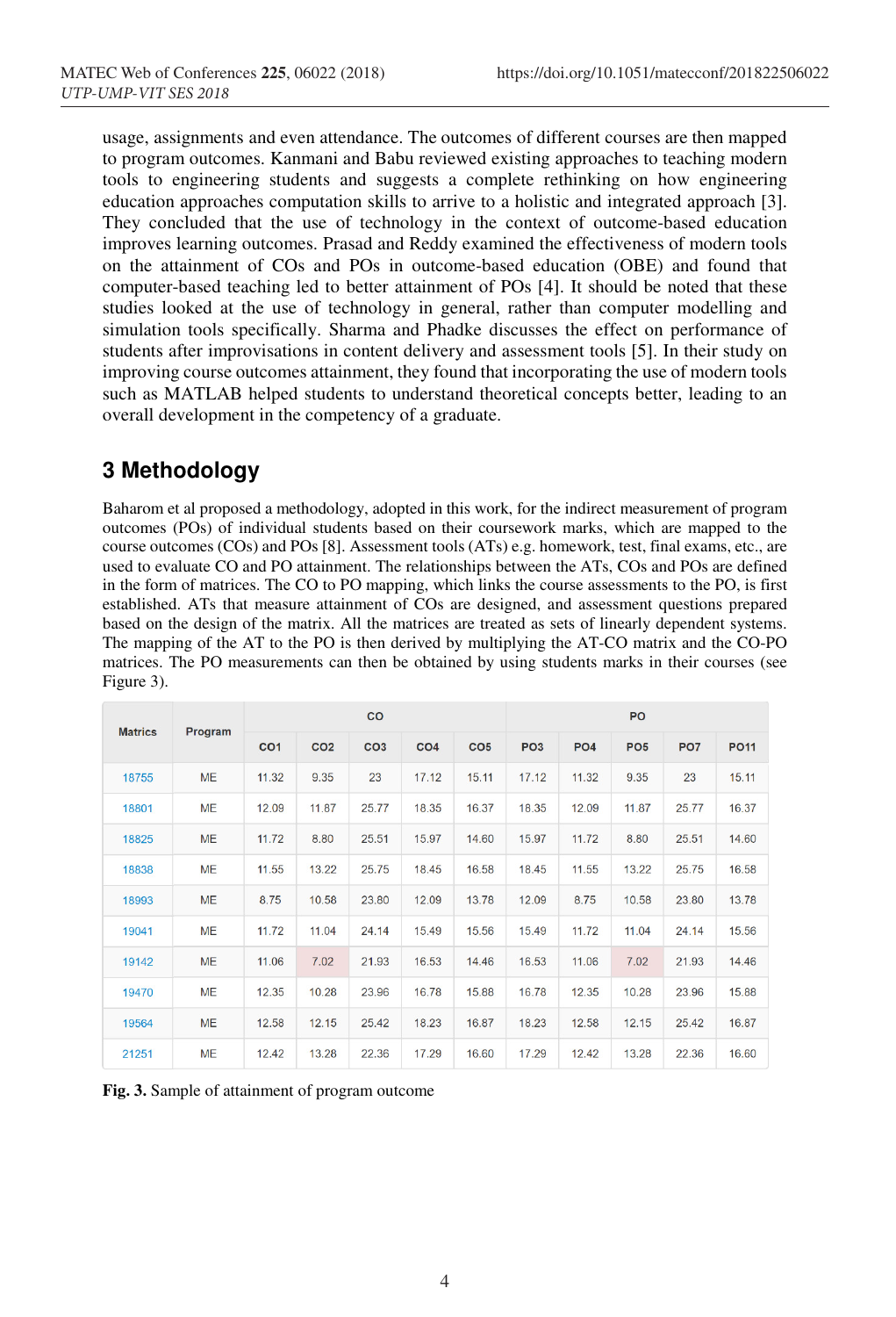## **4 Results**

Figure 4 shows the PO attainment in courses with and without the use of modern tools for a cohort of 126 Mechanical Engineering undergraduate students class of 2017 at Universiti Teknologi PETRONAS. The PO attainment is for the entire 4-year duration of the program of study.



**Fig. 4.** PO attainment in courses with and without the use of modern tools

## **5 Discussion**

Although there were slight improvements in attainment of most program outcomes for courses incorporating the use of modern tools, compared to courses without the use these tools, the difference was not as significant as expected. Furthermore, attainment of PO7, PO10 and PO11 recorded a slight decrease. Specifically, the attainment of the following program outcomes for courses incorporating the use of modern tools witness a slight reduction:

- Understand the impact of professional engineering solutions in societal and environmental contexts and demonstrate knowledge of and need for sustainable development.
- Function effectively in multi-disciplinary engineering as an individual and in a group with the capacity to be a leader.
- Recognize the need to undertake life-long learning and possess the capacity to adapt to technological changes.

This could in part be because for the POs listed above, the affective domain is more dominant, while the use of modern tools is more beneficial in attainment of POs where the cognitive or the knowledge domain is more dominant. As such, the incorporation of modern tools did not aid in the attainment of these 3 POs.